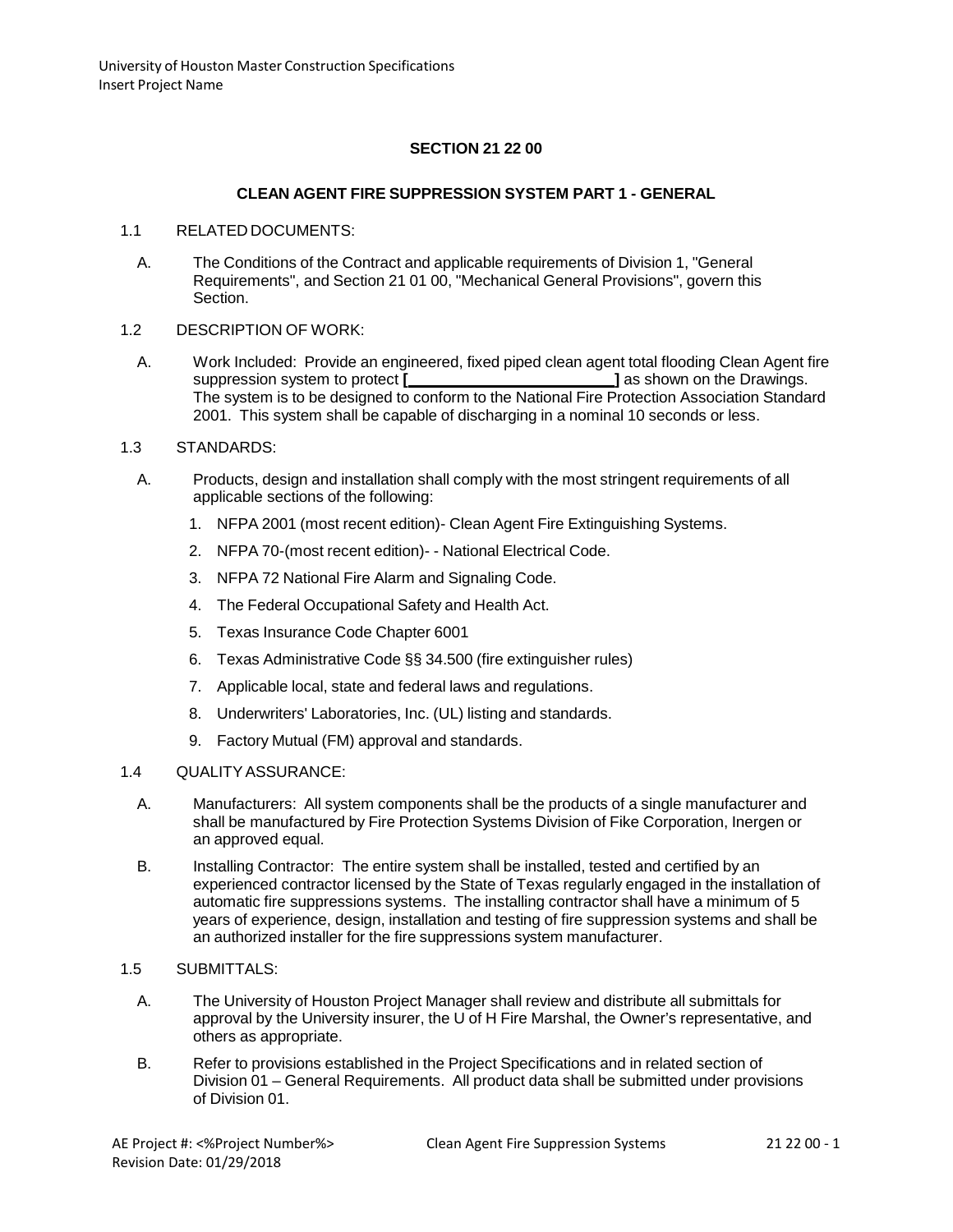- C. Shop drawing submittals shall include, but not be limited to, the following:
	- 1. Material and equipment information including manufacturers catalog cuts and technical data for each component or device used in the system which shall include, but not be limited to, detectors, manual discharge switches, abort switches, control panel, graphic annunciator, alarm devices, extinguishing agent and extinguishing agent storage containers, mounting brackets, and nozzles.
	- 2. Sequences of operation, electrical schematics and connection diagrams shall be provided to completely describe the operation of the Clean Agent fire suppression system controls.
	- 3. The Contractor shall illustrate the Clean Agent distribution system and provide calculations to demonstrate the volumetric concentration. The following information is to be provided for each:
		- a. Room dimensions and volume.
		- b. Design temperature.
		- c. Specific volume and pressure at design.
		- d. Any air change rate not shutdown (cfm).
		- e. Clean Agent volume required.
		- f. Discharge time.
		- g. Number and size of nozzles.
		- h. Agent discharged per discharge nozzle.
		- i. Computerized hydraulic calculations of the agent distribution system taking into account each component of piping and the frictional losses associated with that component.
		- j. Concentration of agent at design.
	- 4. Shop drawings submittals shall indicate locations, installation details and operation details of all equipment associated with the Clean Agent fire suppression system. Floor plans showing equipment locations, piping and other details, as required, shall be provided. Floor plans shall be drawn to a scale of not less than  $1/4" = 1'-0"$ . Elevations, cross sections and other details shall be drawn to a larger scale, as required.
	- 5. No work shall be performed until the University has approved the shop drawings, calculations, and data sheets. The Contractor is solely liable for any work performed prior to this approval.
	- 6. Information outlining warranty of each component or device used in the system.
	- 7. Elevation of the graphic annunciator panel including all nameplates, text, and control devices.
	- 8. Complete and detailed point-to-point wiring diagrams for all system components and devices.
	- 9. A copy of the form to be used for final system testing and certification.
	- 10.Additional information as required in Section 23 01 00.

#### 1.6 DELIVERY, STORAGE AND HANDLING:

- A. Deliver fire suppression system components in factory-fabricated water resistant packaging.
- B. Handle fire suppressions system components carefully to avoid damages to components, enclosures, and finish.
- C. Store fire suppression system components in a clean, dry space, and protect from weather.

#### **PART 2 - PRODUCTS**

2.1 GENERALREQUIREMENTS:

Revision Date: 01/29/2018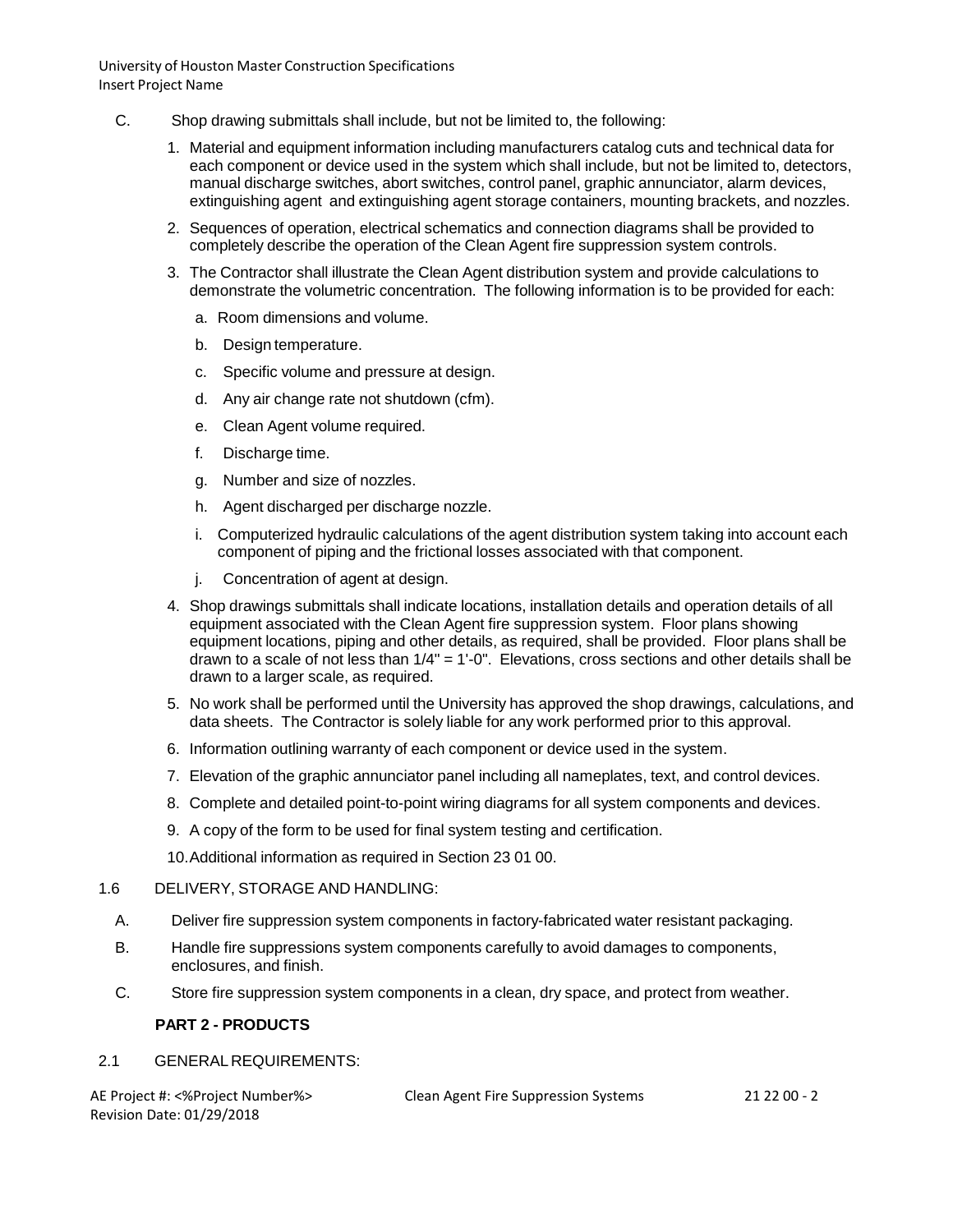- A. The system shall be a total flooding Clean Agent fire suppression system designed to provide a uniform concentration of Clean Agent for the areas shown on the Drawings. The minimum agent concentration shall be 1% greater than the concentration required in NFPA for the agent being used.
- B. The amount of Clean Agent to be provided shall be the amount required to obtain a uniform concentration 1% greater than the concentration required in NFPA for the agent being used., for 10 minutes. The Contractor shall take into consideration such factors as non-closeable openings, "coast-down" time of fans, time required for dampers to close, requirements for any additional dampers, and any other feature of the facility that could affect concentration.
- C. The work to be performed by the Contractor under this Specification includes all labor, materials, equipment, tools, supervision, storage, and each and every item of expense necessary to design, supply and install complete Clean Agent fire detection and suppression systems.
- D. The Contractor shall comply with all local, state, and federal laws and regulations and UH Fire Marshal and with the Federal Occupational Safety and Health Act. The Contractor shall obtain any permits required at no additional cost.
- E. All work under this Contract shall be done in a neat and workmanlike manner whether finally concealed or exposed.
- F. All material and equipment furnished and installed shall be new and free of defects, of recent manufacture and standard manufacturer's equipment.
- 2.2 SYSTEM DESIGN:
	- A. All system components shall be designed and selected by a State of Texas licensed fire protection contractor. All system components shall be listed and approved by UL and FM, both individually and as used on this project as a system designed in accordance with NFPA.

## 2.3 SYSTEM OPERATION:

- A. The system shall be actuated by an **[addressable device] [dual zone] [or] [verified detection]** system with **[analog]** photoelectric smoke detectors. Automatic operation in each protected area(s) shall be as follows:
	- 1. Actuation of an initial detector **[in either zone]** shall:
		- a. Audibly and visually indicate the respective device in alarm at the control unit.
		- **b. [Illuminate the detector indicating LED on the graphic annunciator (Data Center only).]**
		- c. Activate the pre-alarm audible and visual signals associated with the area in which the detector is an alarm.
		- d. Close the air conditioning system dampers serving the area in alarm, as applicable.
		- e. Shut down dedicated air conditioning equipment serving the area in alarm.
		- **f. [Activate the remote alarm/trouble chime in the adjacent office area (Data Center only).]**
		- g. Initiate an alarm condition to the building fire alarm system **[floor zone on the floor where the alarm occurred].**
	- 2. Action of a second detector in the same area **[, but on the second detection zone]** shall:
		- a. Audibly and visually indicate the respective device in alarm at the control unit.
		- **b. [Illuminate the detector indicating LED on the graphic annunciator (Data Center only).]**
		- c. Activate the discharge alarm audible and visual signals associated with the area in which the detector is in alarm.

Revision Date: 01/29/2018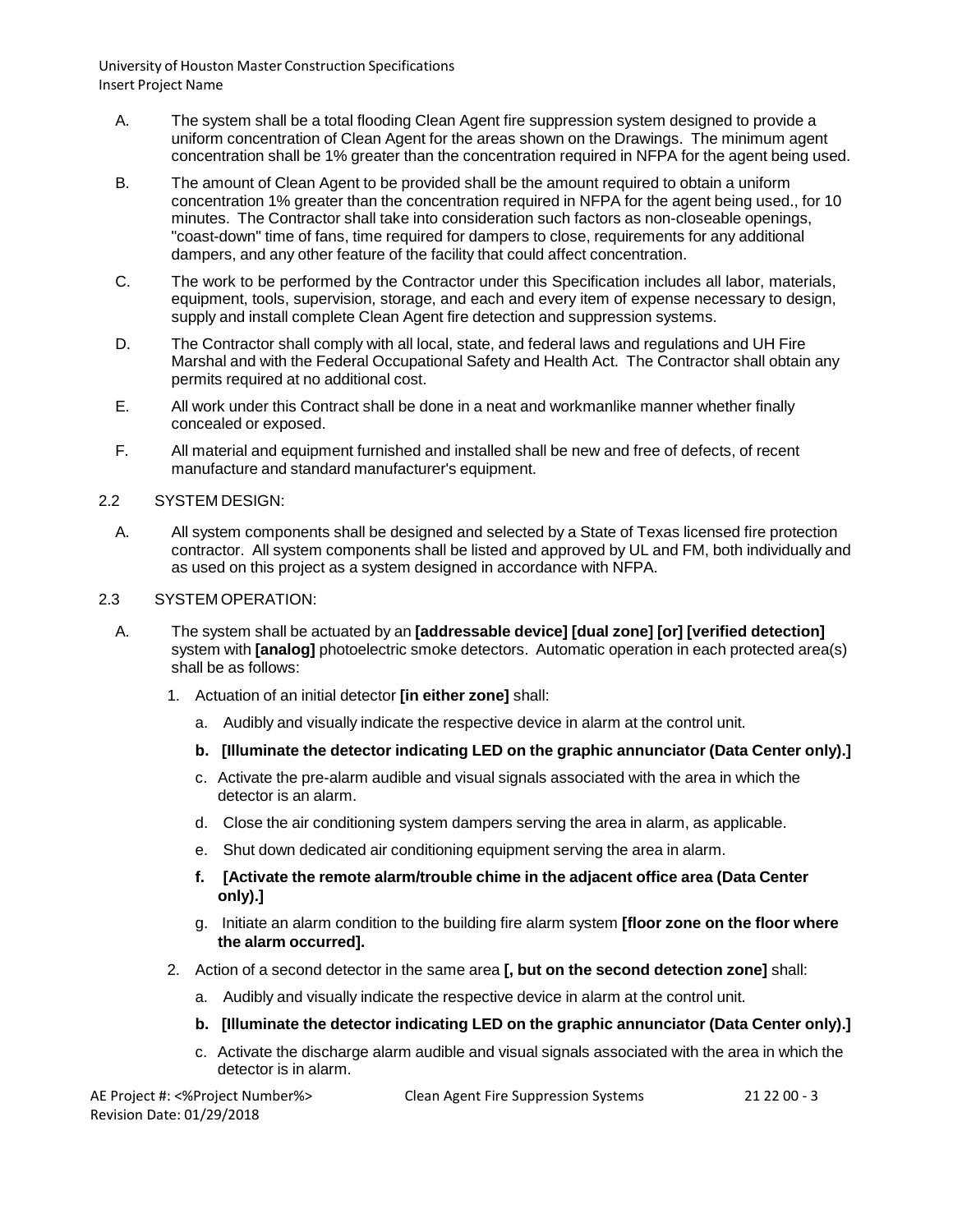- d. Actuate a time delay mechanism which shall delay release of the Clean Agent for 30 seconds. The Clean Agent shall be released at the end of this time interval unless a " Clean Agent Hold" (Abort) button is pressed at any time during the interval which shall immediately restore the time delay mechanism. Upon release, the time delay cycle will restart unless the entire system has been restored to normal by pressing the reset button on the control unit. Time in seconds remaining to discharge shall be displayed at digital abort stations.
- 3. Timing out of the time delay shall:
	- a. Shut down power to all equipment within the Clean Agent protected area in alarm via a dry relay contact.
	- b. Discharge Clean Agent in the zone in alarm in the total space.
	- c. Activate the Clean Agent discharge strobes associated with the zone in alarm.
- B. The system shall be capable of being actuated by manual discharge switches in the projected area. Operation of a manual discharge switch shall cause immediate or optionally programmable delayed discharge of the Clean Agent and shall cause alarm and shutdown devices to operate the same as if the system had operated automatically. Operation of a manual discharge switch shall be provided in each projected area at the exits and as shown on the Drawings.
- C. System design shall incorporate the capability of checking all detection, discharge, abort power and air conditioning shutoff, damper control functions without discharge of the Clean Agent. It shall also be possible to test without shutting off computer power and/or air conditioning equipment. The system shall include an emergency power backup. Upon loss of power supplying the control unit, the system shall automatically transfer to standby power supplied by the control unit, and stay on line for 24 hours of supervision with capacity for Clean Agent release and 5 minutes of system alarm.
- D. System supervision shall be provided to detect trouble conditions in all connected devices and wiring. A system trouble condition shall initiate the following:
	- 1. Indicate the respective zone/device in trouble condition at the control unit.
	- 2. **[Activate the remote alarm/trouble chime in the adjacent office area (Data Center only).]**
	- 3. Initial a trouble condition on the building fire alarm system **[floor zone on the floor where the trouble condition].**
- 2.4 DEVICELOCATIONS:
- A. System devices shall be located as follows:
	- 1. Control panel [**and graphic annunciator**] shall be located as shown on the Drawings. Panels shall be flush-mounted, unless noted otherwise on the Drawings.
	- 2. Smoke detectors shall be installed **[above the ceiling,]** on the ceiling **[and below the raised access floor]** of each protected area. Minimum number of detectors shall be as shown on the Drawings.
	- 3. Manual discharge stations shall be installed at each exit from protected areas and as shown on the Drawings.
	- 4. A digital abort station shall be installed next to the control panel and in the **[ .]**
	- 5. Standard abort stations shall be provided at locations shown on the Drawings.
	- 6. Audible and visual alarm devices for pre-alarm and discharge alarm shall be located in the protected areas. A visual discharge signal shall be located outside each entrance to the protected area. **[A remote combination trouble/alarm chime shall be provided in the office area adjacent to the protected area.]**

Revision Date: 01/29/2018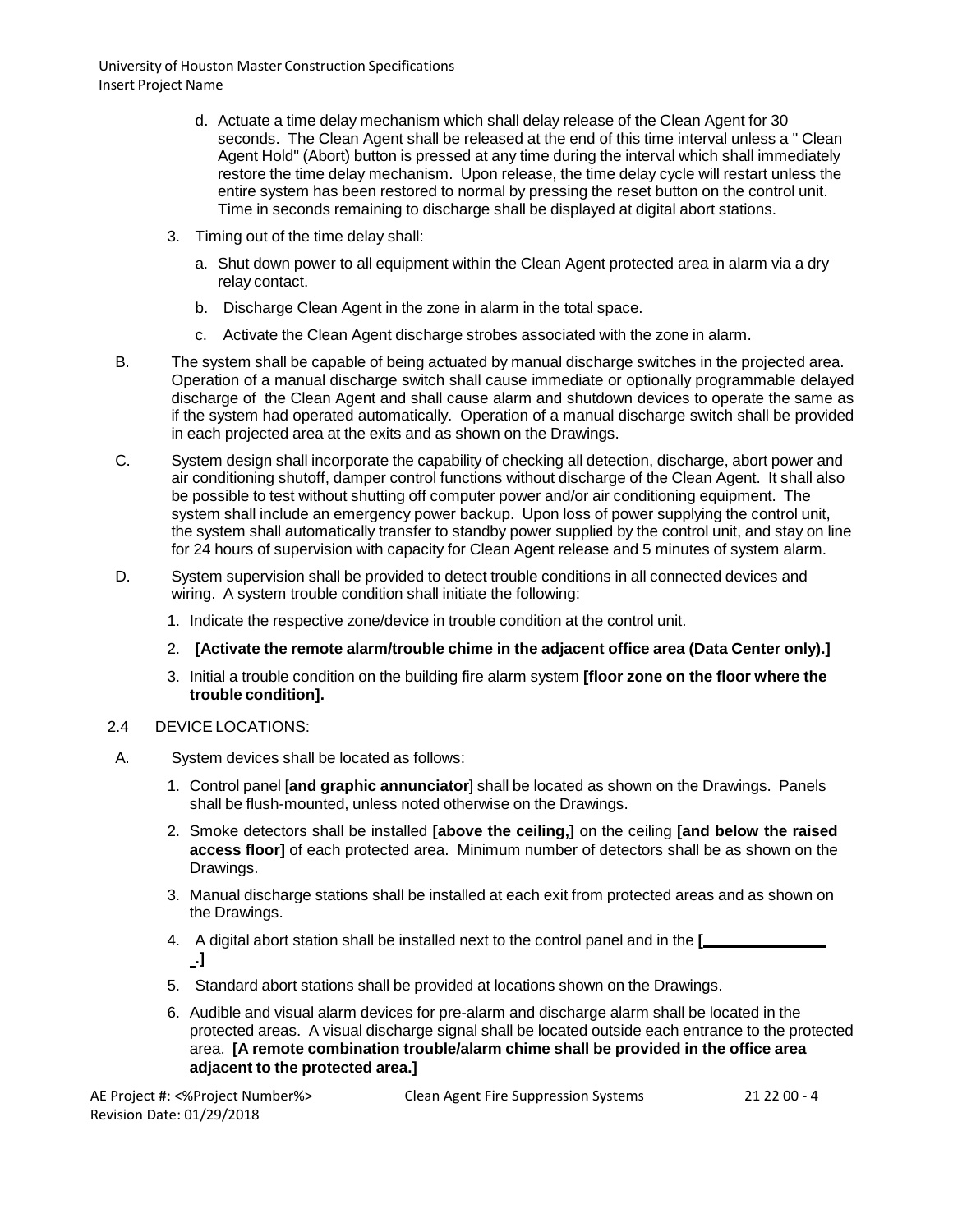## 2.5 SYSTEM CONTROL PANEL:

A. General: Provide an integrated system of automatic detection devices. The devices, along with manual stations shall be used to activate a control panel. This panel shall process all input signals, sequence the levels of alarm signals, and provide outputs to shutdown fans, activate dampers, contact other agencies, annunciate on remote devices as specified. The system shall have a standard standby battery supply to provide a minimum of 24 hours of emergency power. Detection wiring shall be of a Class "B" type and utilize devices connected in parallel.

### **[SELECT ONE OF THE FOLLOWING]**

#### **[ADDRESSABLE DEVICE]**

- **B. [Control Panel: The control panel for the Automatic Fire Detection and Alarm System and Clean Agent Fire Suppression System shall be a Fike Cheetah or approved equal fire control system. The control panel shall be UL -listed for Clean Agent. The control panel shall include the following modules:**
	- 1. **Ideally suited for Fire Alarm, Clean Agent Suppression, Carbon Dioxide Suppression, and Sprinkle/Pre-Action fore Detection and Control Systems**
	- 2. **Digital Communication Protocol with addressable devices and sensors to increase communications reliability and immunity to noise**
	- 3. **Response time of less than 3 seconds for fully loaded system**
	- 4. **Up to 240 zones to map initiation devices to control functions**
	- 5. **Two signaling Line Circuits (SLC) which support up to 254 addresssable points**
	- 6. **SLC distances of over 6000' possible**
	- 7. **SLC meets style 4, 6 or 7**
	- 8. **Input either 120Vac, 240Vac 50/60 Hz, or 24Vdc**
	- 9. **Power supply capable of supporting 508 points plus 5.0 A usable power plus 65 Ah of standby battery capacity**
	- 10. **Two notification Appliance Circuits (NAC), 2.0A each**
	- 11. **Dedicated Alarm , Trouble and Supervisory SPDT relays(30 Vdc/2A, 110Vac/0.5A)**
	- 12. **Two continuous and one resetable auxiliary power outputs, 2.0A each**
	- 13.**Releasing function provides three input types; cross zone, counting zone and single detector, and 6 abort types.**
	- 14.**Reliable software and firmware integration utilizing KeyWord code construction and Intelligent Output controls**
	- 15. **80 Character LCD display with 8 status LEDS to provide instant visual information**
	- 16. **Completely field programmable, without requiring use of a personal computer**
	- 17. **Automatic Learn mode allows quicker, reliable system configuration**
	- 18. **Three levels of password protection with built in individual user profiles**
	- 19. **Full function 24 button keypad**
	- 20. **1800 event history buffer with dedicated 600 event alarm buffer**

AE Project #: <%Project Number%> Clean Agent Fire Suppression Systems 21 22 00 - 5 Revision Date: 01/29/2018 21.**Two levels of adjustable pre-alarm thresholds for smoke sensor to provide early warning**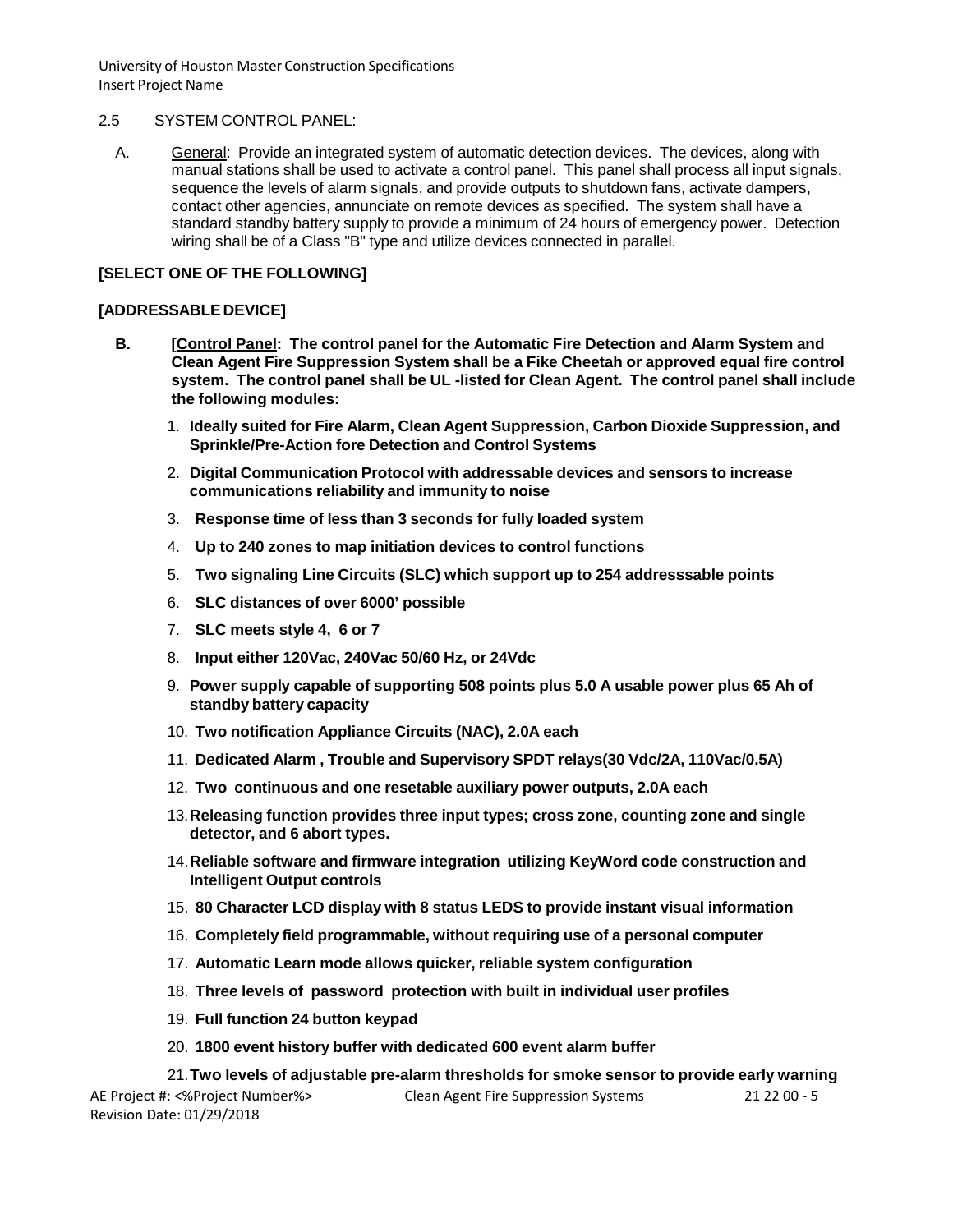University of Houston Master Construction Specifications Insert Project Name **indication of potential emergency conditions**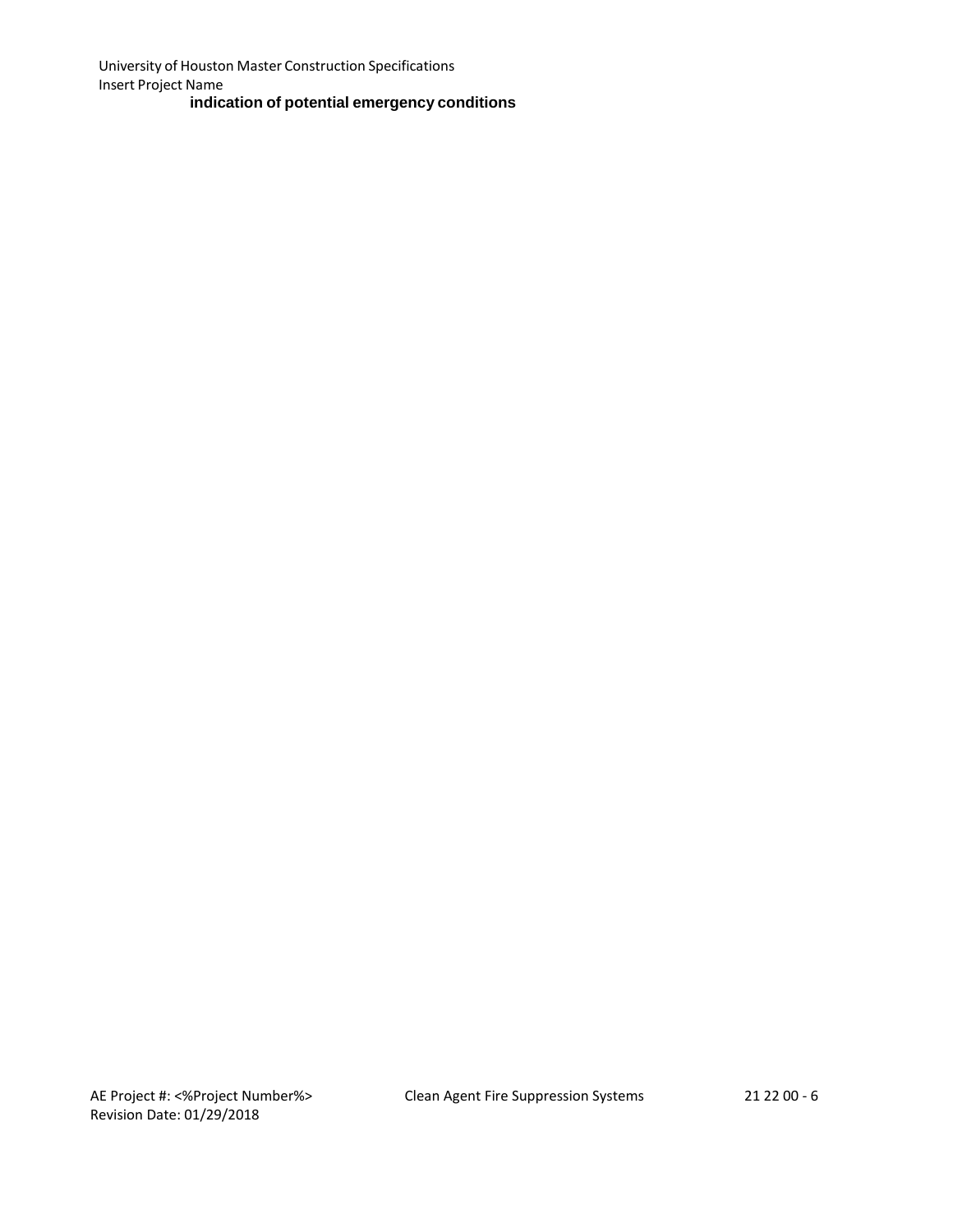- 22.**Automatic Day/Night smoke sensor sensitivity adjustments with Weekend and Holiday schedule adjustments**
- 23. **Automatic sensitivity testing in accordance w/NFPA 72**
- 24.**Sophisticated Drift Compensation routines used on addressable sensors to compensate for dust/dirt accumulation**
- 25. **Walktest capability with optional notification appliance verification**
- 26.**.**

## **[OR]**

### **[VERIFIED DETECTION]**

- **C. [Control Panel: The Control Panel for the Automatic Fire Detection and Clean Agent Suppression System shall be a Fike Fire Suppression System SHP or approved equal releasing control. The Control Panel shall be UL and ULC-listed and bear Factory Mutual approval.**
	- 1. **The control panel shall include:**
		- **a. Verified detection (cross-zoning will [not] be considered equal).**
		- **b. Parallel wired agent release modules using electrical initiators.**
		- **c. Class "B" wiring of the detection and Clean Agent release circuits.**
		- **d. Minimum of 24 hours of battery standby power, housed in same cabinet.**
		- **e. Three supervised audible circuits, each individually silenceable.**
		- **f. Three sets of auxiliary contacts.**
	- 2. **The control panel shall operate on the "verified Detection concept". Cross-zoning will [not] be considered as equal. With the verified detection concept, any single activated detector will be processed by the control panel and be indicated as an "Alarm 1" condition. This shall cause the "Alarm 1" audible circuit and the red "Alarm 1" LED on the cover to activate. The activation of any second detector, regardless of its location, shall cause the system to enter the "Alarm 2" condition, activate the "Alarm 2" audible circuit, and start the programmed, solid state, time delay circuit. If no time delay is programmed, then the system shall immediately discharge upon activation of the second detector. Each audible circuit be capable of being individually silenced.**
	- 3. **The control panel shall utilize parallel wired initiators at the method of discharging the extinguishing agent. The electrical initiator at each container shall be connected to the Agent Release Module which shall be a solid state circuit which provides the firing voltage. When a discharge signal is generated at the control panel, all agent release modules shall operate instantly discharging the containers. All Agent Release Modules shall be wired in a Class "B" configuration. [Any system utilizing series initiators, series solenoids or mechanically operated valves shall not be acceptable.] All relays shall be rated 10 amps.**
	- 4. **The control panel shall house its own standby battery power. Batteries shall be sized to provide a minimum of 24 hours stand by power but in no case shall be less than 6-1/2 AH capacity. Batteries shall be supervised and provide a trouble signal upon low battery voltage or open cell.**
	- 5. **The control panel shall accommodate supervised abort switches.**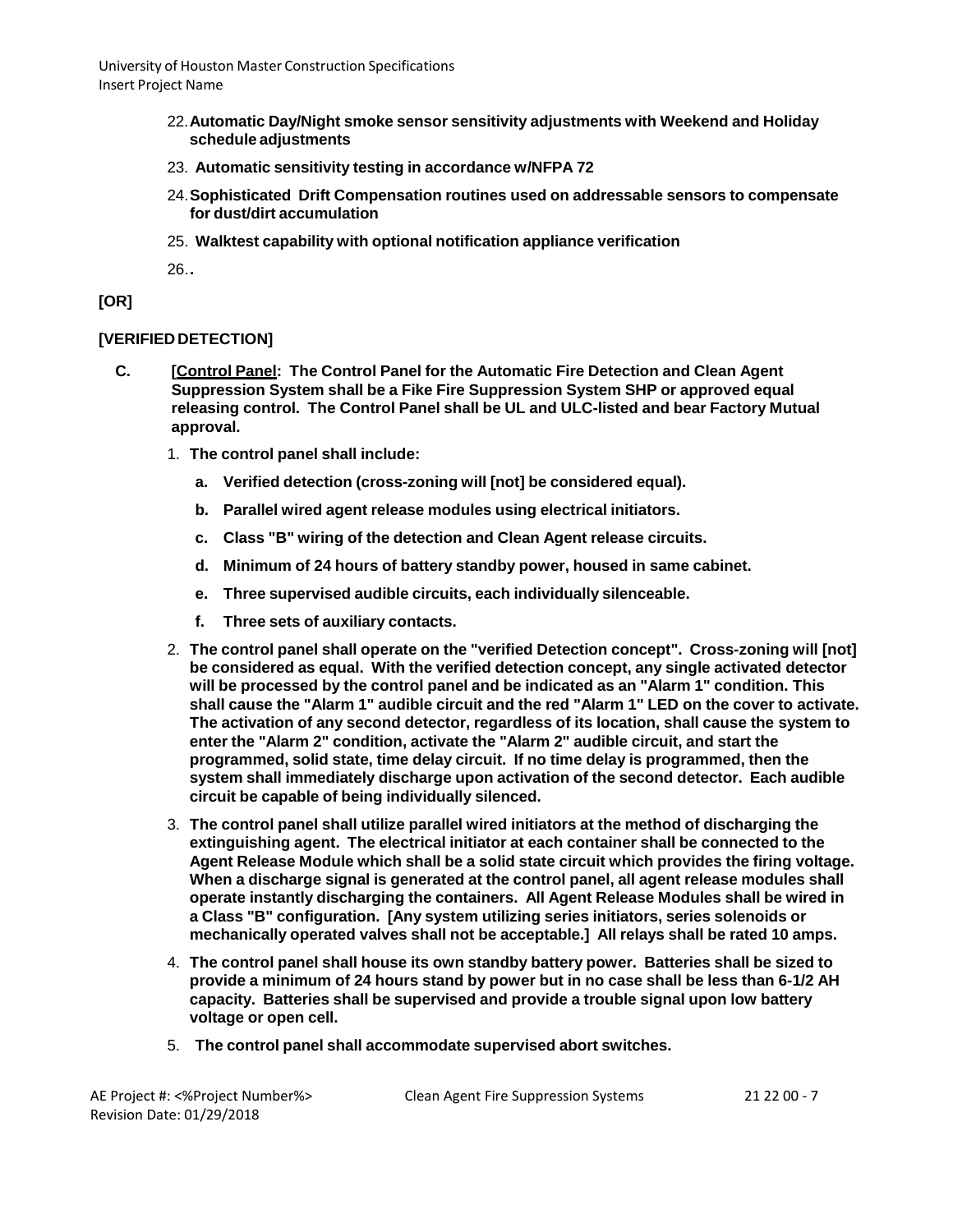- 6. **The control panel shall be furnished with a solid state, field-programmable time delay. The time delay shall be programmable with a maximum setting of 60 seconds.**
- 7. **The control panel shall be constructed of 18 gauge steel finished with [the manufacturers standard pain finish]. [a custom color or selected by the Architect.] Only the audio/visual signals activated shall be visible with the cabinet door closed. Cabinet shall be sized so that the batteries may be located in the same enclosure. All terminal strips which may have more than 24 volts dc, such as power input and auxiliary relays shall have protective covers to prevent anyone from coming into accidental contact with a live terminal. Cabinet shall be capable of being flush-mounted without the need of any accessories. the control panel shall operate off of 120 volt ac, 60 cycle power. Within the panel the ac inputs shall be protected by a circuit breaker in lieu of fuses.]**
- 2.6 **[GRAPHIC ANNUNCIATOR:**
	- A. **Provide a flush-mounted LED type graphic annunciator. the annunciator shall be provided complete with all required circuit boards and LEDs for each device, lamp test button, and shall have a graphic representation of the protected area floor plan with appropriate descriptive legends silk screened on the annunciator face.]**

### **[SELECT ONE OF THE FOLLOWING]**

### **[ADDRESSABLE DEVICE]**

- 2.7 **[SMOKE SENSORS (DETECTORS):**
	- A. **Smoke sensors shall be Fike No. 63-021 or an approved equal base-mounted analog photoelectric smoke sensors. All sensors shall be of the photoelectric type and each sensor shall be individually addressable. Each sensor shall measure the percentage of obscuration due to airborne particles and report an analog value based on the percentage of obscuration to the control panel. Alarm thresholds shall be established at the control panel. Smoke sensors which make the alarm/normal decision internally will not be acceptable.**
	- B. **The Fike Analog Photoelectric Smoke Sensor shall been designed with a unique chamber, enabling the sensor to be sensitive to a wider range of hazards than traditional photoelectric sensors. In addition to the better response to different hazard types, the sensor shall provide a dual point calilbration. Important operating parameters are maintained within the sensor using non-volatile RAM, increasing reliability and reducing chances of false alarm. The interrupt driven digital protocol combines maximum communication reliability with fast response to emergency conditions.**
	- C. **Sensors shall be EMI, RFI and ESD-protected].**

## **[OR]**

## **[VERIFIED DETECTION]**

- 2.8 **[SMOKE DETECTORS(PHOTOELECTRIC):**
	- A. **Smoke detectors shall be Fike No. 63-024 or an approved equal base mounted photoelectric smoke detectors. Detectors shall utilize solid state circuitry, a pulsed infrared LED light source and a silicon photo diode receiving element. In normal conditions, the photo diode shall not sense any light from the LED source. When smoke particles enter the sensing chamber, the light source shall be reflected to the sensing element. Comparator circuitry shall be provided to discriminate between a valid "smoke" source and an intermittant "non-**

Revision Date: 01/29/2018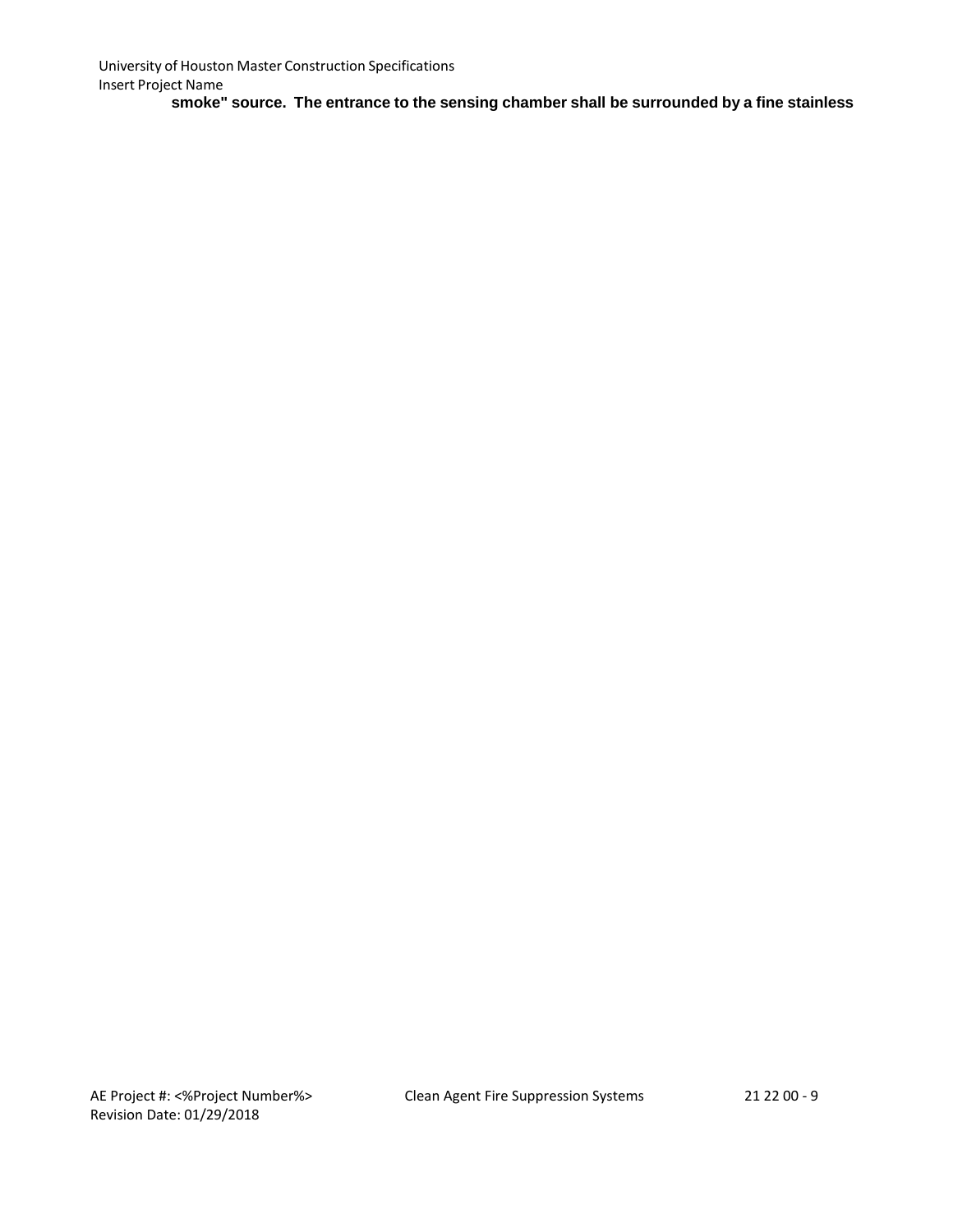**steel mesh to minimize entry of foreign material into the sensing chamber. Detectors shall be dewproof and uninfluenced by high air velocities.**

- B. **Each detector shall utilize a standard base interchangeable, without modifications with ionization or thermal detectors. The detector head shall be equipped with a LED which blinks while the detector is in normal standby and lights steadily upon the detector sensing an alarm condition. The detector shall have the ability to power a remote annunciator which shall duplicate the alarm LED during an alarm condition.**
- C. **The detector head shall be removable from its base from cleaning, service or replacement. The detector shall be capable of having its calibration checked or adjusted in the field via a standard detector sensitivity monitor. The detector may have its sensitivity tested either in place as it is exposed to the environment or in a calibrated smoke chamber to give a reading of sensitivity which can be referenced against other like detectors under know conditions. Detector shall be Factory Mutual approved and UL-listed to UL Standard 268.**

## **[SELECT FOR ADDRESSABLE SYSTEM ONLY]**

- 2.9 **[ADDRESSABLE CONTACT MONITORING MODULES:**
	- A. **Modules shall be Fike No. 55-019 or approved equal addressable contact modules. Modules shall supervise any normally open contact configuration. This module shall provide an output signal (with one poll of the device) to the Control Unit which contains all the present status of the addressable device. The output signals shall distinguish between three circuit conditions; normal (open contact), short circuit (closed contact), and open circuit (field wire break). The device shall incorporate a monitoring LED which blinks with each activation of the address location. A seven bit dip switch shall be provided for individually assigning address locations to each device.]**
- 2.10 HORN/STROBE UNITS:
	- A. Horn/Strobe assemblies shall be Fike No. PYU-MMT-S17 or an approved equal low power dc horn and high-intensity Xenon strobe visual signal. The strobe lens shall be white with "CLEAN AGENT" printed in red. Printing shall be oriented to suit the direction of installation. The horn shall be capable of dual-tone operation to indicate both pre-alarm and discharge alarm conditions.
- 2.11 ALARM/TROUBLECHIME:
	- A. Alarm chimes shall be Fike or an approved equal low power, 24 volts dc alarm chime.
- 2.12 DISCHARGESTROBES:
	- A. Discharge strobes shall be Fike No. PYU-S17 or an approved equal high-intensity Xenon strobe visual signal. The strobe lens shall be white with " CLEAN AGENT " printed in red. Printing shall e oriented to suit the direction installation.
- 2.13 MANUAL DISCHARGE STATIONS:
	- A. Manual DISCHARGE stations shall be Fike No. MS.2H or equal red aluminum stations permanently labeled "FIRE" and " CLEAN AGENT DISCHARGE".
- 2.14 ABORT STATIONS:
	- A. Exit abort stations shall be Fike No. 10-1639 or approved equal momentary contact yellow pushbutton. Abort stations shall be permanently labeled " CLEAN AGENT DISCHARGE ABORT".
- 2.15 DIGITAL ABORT STATIONS:

| AE Project #: <%Project Number%> | Clean Agent Fire Suppression Systems | 21 22 00 - 10 |
|----------------------------------|--------------------------------------|---------------|
| Revision Date: 01/29/2018        |                                      |               |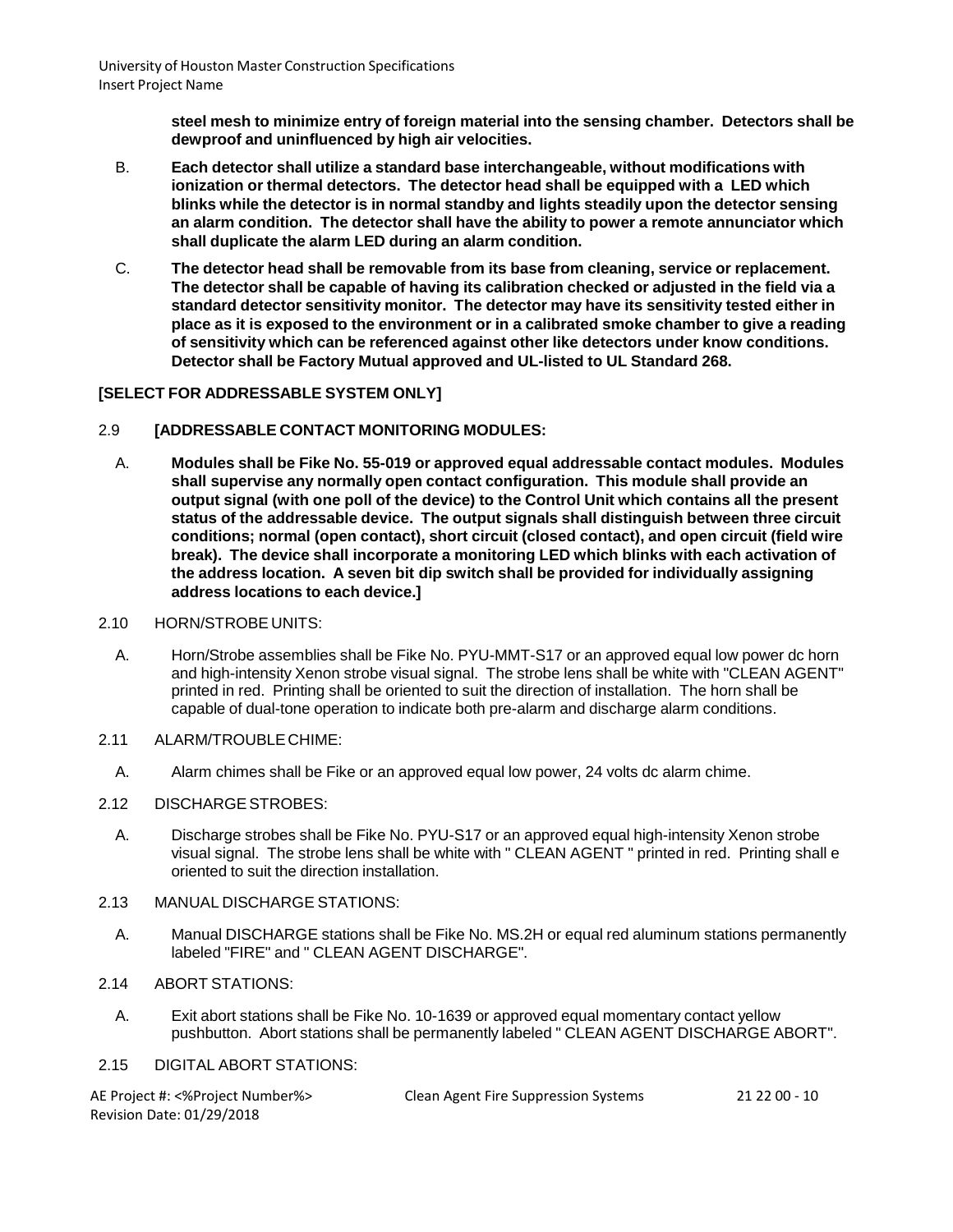A. Digital abort stations shall be Fike No. 20-040 or an approved equal combination momentary contact yellow pushbutton and digital readout indicating the number of seconds remaining until Clean Agent discharge. Abort stations shall be permanently labeled " CLEAN AGENT DISCHARGE ABORT".

## 2.16 CLEAN AGENT

- A. General: The fire suppression agent shall be a clean, dry, non-corrosive, non-damaging, nondeteriorating gas meeting the requirements of NFPA. The agent shall be suitable for use in normally occupied spaces.
- B. Storage: The agent shall be stored in a container super pressurized with nitrogen to a maximum working pressure of 360 psia. Higher pressure agents are not acceptable.
- C. Characteristics: The agent shall be listed as acceptable on the EPA's SNAP List. The agent shall also have the following characteristics:
	- 1. Ozone Depletion Potential of Zero (0).
	- 2. Atmospheric Lifetime of less than 50 years.
	- 3.  $LC_{50} > 800,000$  ppm
- 2.17 CLEAN AGENT STORAGE CONTAINERS:
	- A. General: A common bank of properly sized Fike or an approved equal modular design Clean Agent containers sized to the largest single hazard containing sufficient agent to produce the required concentration of Clean Agent shall be supplied. The containers shall have the capability of being charged to various weights, in one pound increments, so that excessive agent supply is avoided.
	- B. Nameplate: Each container shall have a permanent nameplate indicating the manufacturer's name and part number, agent fill weight and total charged weight.
	- C. Charging Pressure: Container charging pressure shall be a maximum of 360 psig.
	- D. Pressure Gauges: Each container shall be equipped with a pressure gauge to visually display internal pressure. Each gauge shall be color coded for fast reference of pressure readings. Pressure gauges shall be supplied as an integral part of each container.
	- E. Discharge Releasing Valve: The discharge valves shall be a straight through, vertical discharge type with no direction changes to provide maximum discharge efficiency and safety. The discharge releasing valve shall consist of a fast acting, scored, non-fragmenting rupture membrane which will burst when the pyrotechnic initiator is activated via an electris signal from the fire suppression panel. Solenoid actuated releasing mechanisms are not acceptable.
	- F. Actuator: Release of the agent shall be accomplished via Fike Model 10-1832 of an approved equal electrically activated pyrotechnic release initiators. Systems using multiple storage containers shall have all initiators wired in parallel.
	- G. Discharge Time: The containers and discharge valve shall be capable of releasing the agent as quickly as possible and full discharge time shall not exceed ten (10) seconds.
	- H. Low Pressure Switch: Each agent storage container shall be equipped with a low pressure switch to indicate a loss of container pressure. A decrease in pressure from 360 psig to 275 psig shall cause a normally closed contact in the pressure switch to open, indicating a trouble condition at the fire suppression panel.
	- I. Liquid Level Indicators: Each agent storage container with 100 pounds or more of agent shall be equipped with a Fike Model 10-xxx or an approved equal liquid level indicator to accurately indicate the amount of agent in the container.
	- **J. [Check Valves: All systems connected with a reserve supply shall be piped with check valves. Check valves shall be constructed of steel and shall be designed for a 750 psig**

Revision Date: 01/29/2018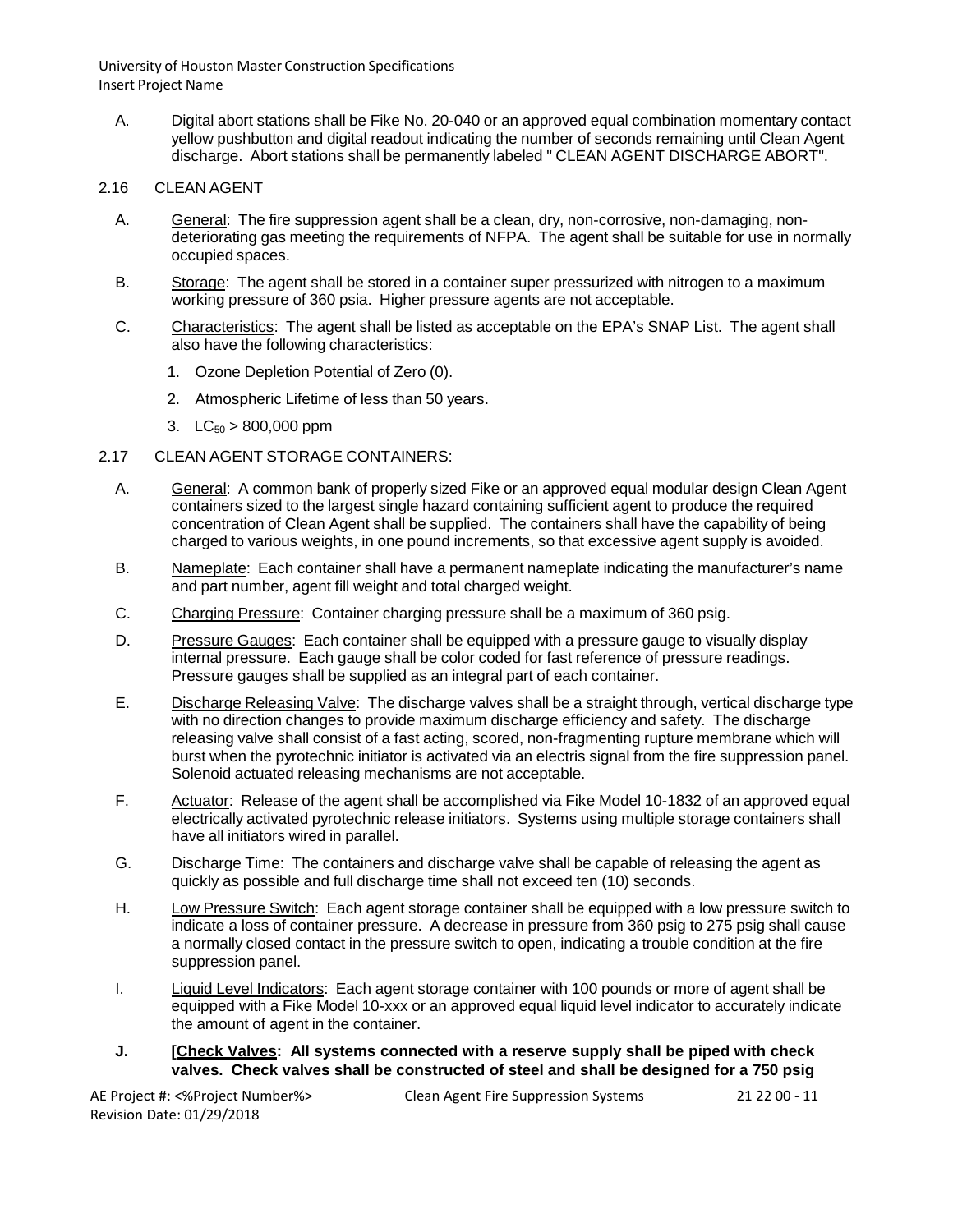University of Houston Master Construction Specifications Insert Project Name **working pressure.]**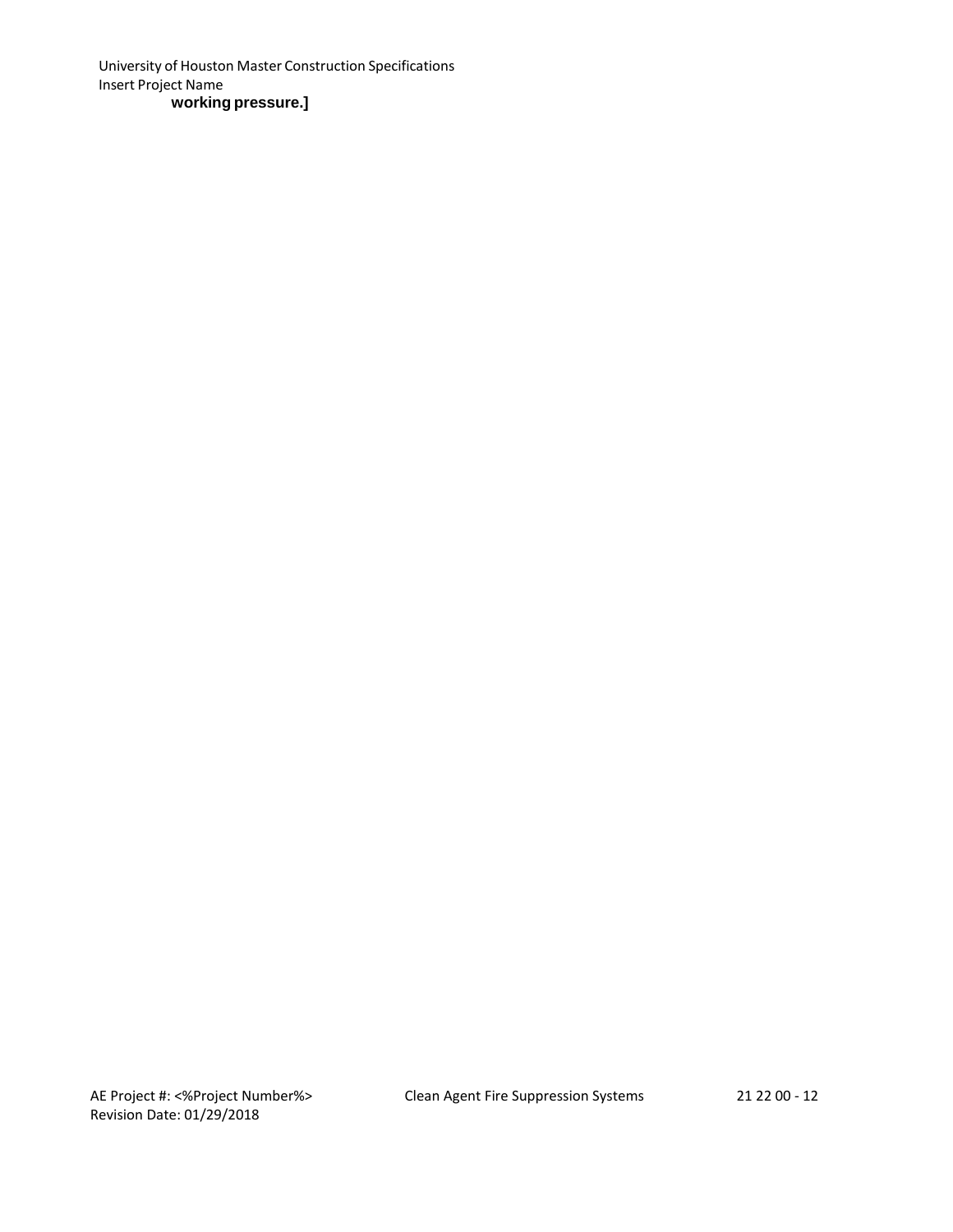K. Accessories: The containers are to stand in a normal upright position with suitable racking equipment, including an integral weigh-bar, low pressure switch, and liquid level indicator. All containers are to be of the same size and connected together by means of a common manifold sized to ensure the design discharge rate.

### 2.18 CLEAN AGENT NOZZLES

- A. Nozzles: Provide Clean Agent nozzles in proper sizes and quantities to distribute evenly the Clean Agent discharge. Each nozzle shall be capable of either 180 or 360 degree direction of coverage parallel to the floor and ceiling.. Nozzles shall be Fike 80 Series or an approved equal and shall be available in 1", 1-1/2", and 2" NPT sizes. Nozzles shall include provisions for mounting deflector plates. All nozzles shall be made of aluminum.
- B. Deflector Plates: Ceiling deflector plates shall be provided at all ceiling nozzles to allow discharge without damage to ceiling tiles and to eliminate the need to clip lay-in ceiling tiles to the grid. Deflector plates shall be constructed or corrosion resistant stainless steel and shall be Fike Model 80-xxx or an approved equal. Deflector Plates shall be compatible with the nozzle which the are installed with.
- 2.19 PIPE AND FITTINGS:
	- A. General: Provide a suitable piping system to convey the Clean Agent from the cylinder battery to nozzles in the protected area.
	- B. Materials: All pipe and fittings are to be hot-dipped galvanized and scale-free steel. The following specifications shall apply for a 360 psi system:
		- 1. Pipe: Galvanized, Schedule 40 screwed steel pipe, ASTM 53.
		- 2. Fittings: Galvanized, screwed malleable iron, 620 psi minimum working pressure, ASTM 197.
- 2.20 SYSTEM WIRING:
	- A. The equipment supplier shall furnish to the installing contractor a complete detailed point-to-point wiring diagram showing the system equipment and required number, type and sizes of conductors and conduit sizes. Where common devices which break the alarm circuit are installed on a common zone with shorting type device, the circuit breaking devices shall be wired electrically downstream of the shorting type devices.
	- B. All alarm system wiring shall be installed in an approved raceway.
	- C. All alarm wiring shall be multiconductor, UL-listed FLP for limited energy (300 volt) and fire alarm applications, and NEC approved fire alarm cable. Wiring shall be installed in accordance with NEC, local codes, Article 210 of NFPA Standard 72, and manufacturer's recommendations. All wiring shall be copper and installed in conduit sized in accordance with the National Electrical Codes.
	- D. Alarm system wiring shall be color coded.
	- E. All alarm system junction boxes including covers, shall be secured, painted red and marked in black lettering. The black lettering shall indicate the circuit number and function of each circuit contained within the box.
	- F. Wire size shall be determined by calculated voltage drop and circuit loading. Minimum wire size shall be as follows:
		- 1. #18 AWG twisted and shielded for data and communications circuits.
		- 2. #18 AWG for non-data and communications initiating and low voltage auxiliary control circuits.
		- 3. #16 AWG twisted for alarm circuits.
		- 4. #12 AWG for all EPO and air conditioning interface control circuits.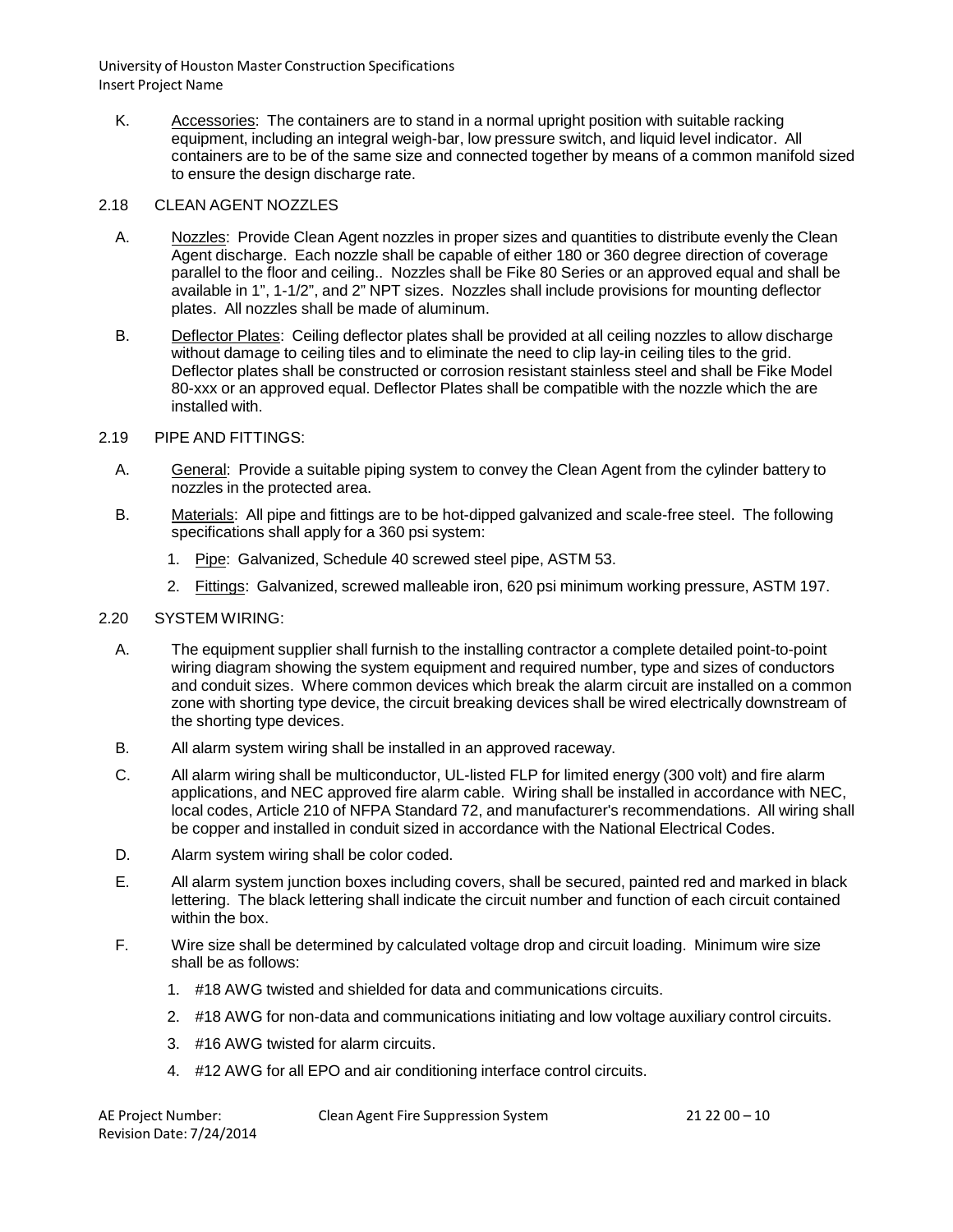G. All wiring for intelligent/addressable circuits shall be of the twisted/shielded type to guard against outside RF interference and induced noise.

## **PART 3 - EXECUTION**

- 3.1 INSPECTION:
	- A. Installer shall examine the areas and conditions under which the fire suppression system is to be installed and notify the Contractor in writing of conditions detrimental to the proper and timely completion of the work. Do not proceed until unsatisfactory conditions have been corrected.
	- B. Where the project requires releasing of a clean agent system, the room or area in which the suppression system is located shall utilize two separate smoke detectors or activation of a manual release station to activate the suppression system.

### 3.2 ALARM SYSTEM INSTALLATION:

- A. General: Install system components and materials in accordance with manufacturer's instructions, roughing-in drawings and details. Install electrical work and use electrical products complying with the requirements of the applicable Division 26 sections of these Specifications. Mount manual stations and alarm devices at heights specified in Section 23 03 00 and Section 26 05 01. Heights in raised floor areas shall be from the finished raised floor. Install alarm output devices on walls or as shown on the Drawings.
- B. Wiring: All wiring shall be in accordance with NFPA 70, the National Electrical Code, and local codes. All wiring sizes shall conform to recommendations of the equipment manufacturer, and as indicated on the engineered shop drawings.
	- 1. Install alarm system line voltage and low-voltage wiring in a suitable raceway. Conceal alarm system conduit except in mechanical rooms and areas where other conduit and piping are exposed. Fasten flexible conductors, which bridge cabinets and doors, neatly along hinge side and protect against abrasion. Tie and support the conductors neatly.
	- 2. All wiring shall be run in a supervised fashion (i.e. no branch wiring or dog-legged wiring) per NFPA requirements such that any wiring disarrangement will initiate the appropriate trouble signals via the main control panel per NFPA and UL requirements. Intelligent loops may be Ttapped/branch wired due to inherent dynamic supervision.
	- 3. Wiring splices shall be kept to a minimum with required splices to be made in designated terminal boxes or at field device junction boxes. Transposing or color code changes of wiring will not be permitted. End-of-line supervisory devices shall be installed with the last device on the respective circuit. Said device shall be appropriately marked designating it as the terminating device on the respective circuit.
	- 4. No ac wiring or any other wiring shall be run in the same conduit as alarm wiring.
	- 5. Number code and color code conductors appropriately and permanently for future identification and servicing of the system.
- C. Conduit/Raceway: All wire shall be installed in an approved conduit/raceway system. Maximum conduit "fill" shall not exceed 40% per NEC.
	- 1. Conduit and raceway system shall be 1/2installed as specified other Sections of the Specifications.
	- 2. Minimum conduit size shall be 1/2"- ¾"EMT. Install conduit per engineered shop drawings.
- D. Labeling: All system controls, indicators and other devices shall be labeled with names, designations and operating instructions as applicable. Labels shall be either engraved nameplates or covered printed labels and shall be approved by the Architect/Engineer.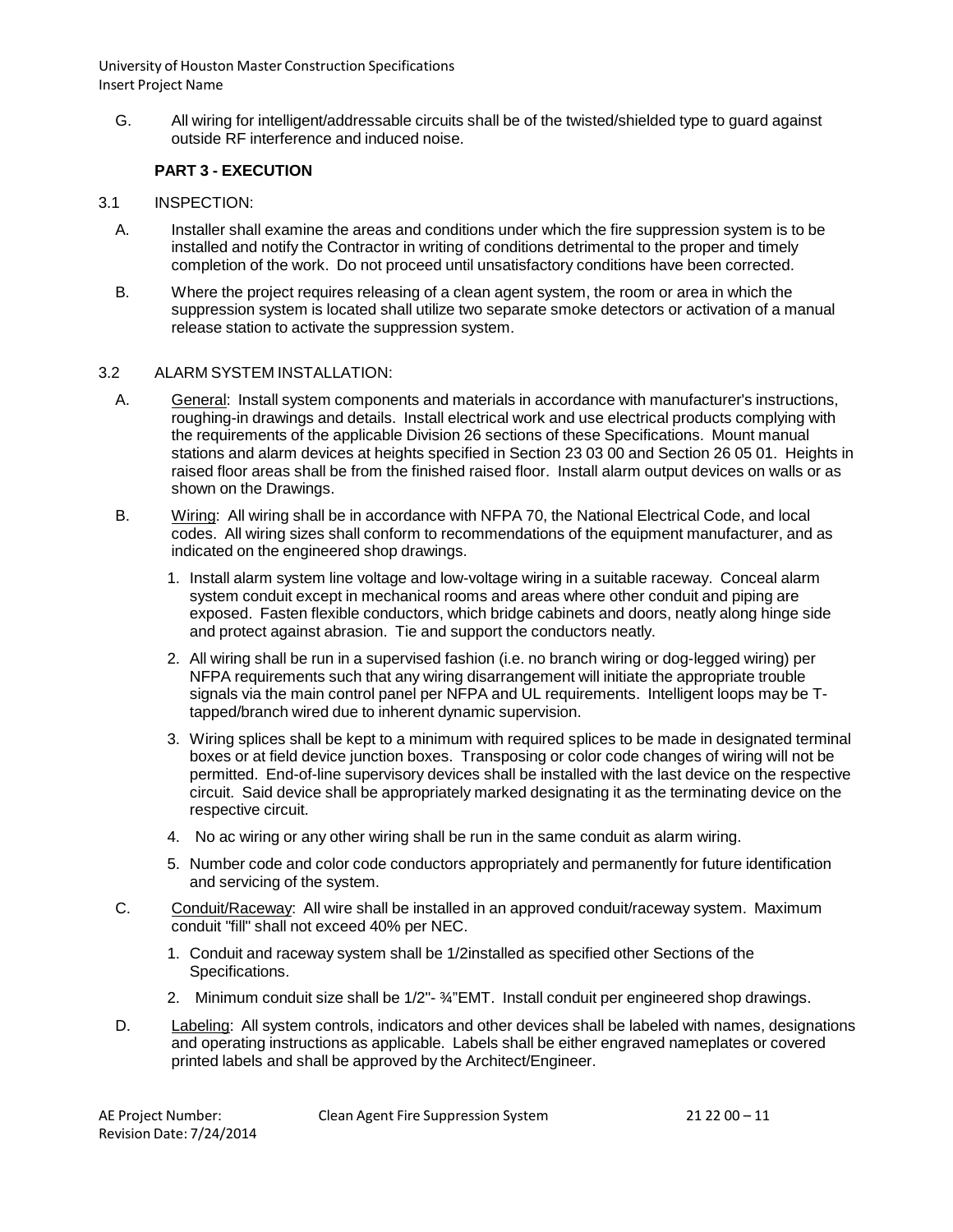- E. Checkout: Check wiring to ensure that wiring is in accordance with the system manufacturer's wiring diagrams and that the system is free of open circuits, short circuits, and grounds.
- 3.3 PIPING INSTALLATION:
	- A. General: Install all Clean Agent piping in accordance with NFPA 2001 and other applicable Division 15 sections. All Clean Agent discharge piping shall be concealed to the maximum extent possible.
	- B. Testing: All Clean Agent piping in accordance with NFPA 1002.
- 3.4 COORDINATION:
	- A. It shall be the responsibility of the installing contractor to coordinate all requirements surrounding installation of the fire suppression system with all trades. Adequate coordination shall be provided to ensure proper installation and interface to all peripheral items required to interact with the fire alarm to provide a complete and functional system.
	- B. The installing contractor shall be fully responsible for coordinating all system and device messages and system operation with the **[Owner's] [Tenant's]** Representatives and Operating Personnel.

## 3.5 SYSTEM CHECKOUT AND TEST:

- A. A System checkout and test shall be performed to demonstrate and confirm to the Engineer, **[Owner's] [Tenant's]** representative and the UH Fire Marshal's Office, that the fire suppression system is 100% operational upon completion of the installation, and that it complies with all local code requirements and these specifications. It is intended that the System Checkout and Test be followed by a continuing program of inspection testing and maintenance. The Contractor shall provide to the **[Owner] [Tenant]** a Maintenance, Inspection and Quarterly testing Contract upon completion and system checkout.
- B. The system checkout and test shall be performed after the fire suppression system installation is completed and before project acceptance. The System Checkout and Test shall be performed by a minimum of two licensed fire suppression system technicians, one of which is licensed by the State of Texas, and acceptable to the Engineer and the UH Fire Marshal's Office. Testing shall verify that the entire fire suppression system functions as intended. All circuits and devices shall be tested and the entire fire suppression system functions as intended. All circuits and devices shall be tested and the testing shall include all functions and features except that a Clean Agent discharge test shall not be performed.
- C. This Contractor shall coordinate the test schedule with all necessary parties and subcontractors required to be present for a complete and functional test.
- D. The System Checkout and Test which is a comprehensive 100% inspection and test of all new fire alarm system equipment and shall include, but not be limited to the following:
	- 1. Fire Alarm Control Equipment:
		- a. A visual and functional test of all fire alarm control and auxiliary control equipment.
		- b. A visual inspection shall be conducted to establish that all electrical connections and equipment as required are properly installed and operating.
		- c. A remote functional simulation test shall be conducted on all relevant field wiring terminations to ensure that all wiring is properly supervised as required.
		- d. All indicators shall be tested to ensure proper function and operation.
		- e. All system auxiliary functions including, but not limited to, power shutdown, HVAC system shutdown, damper control and similar functions and shall be functionally tested to verify proper operation.
		- f. Control panel supervisory and alarm current readings shall be taken to verify that the control panel has the appropriate power supplies and standby batteries to operate the system as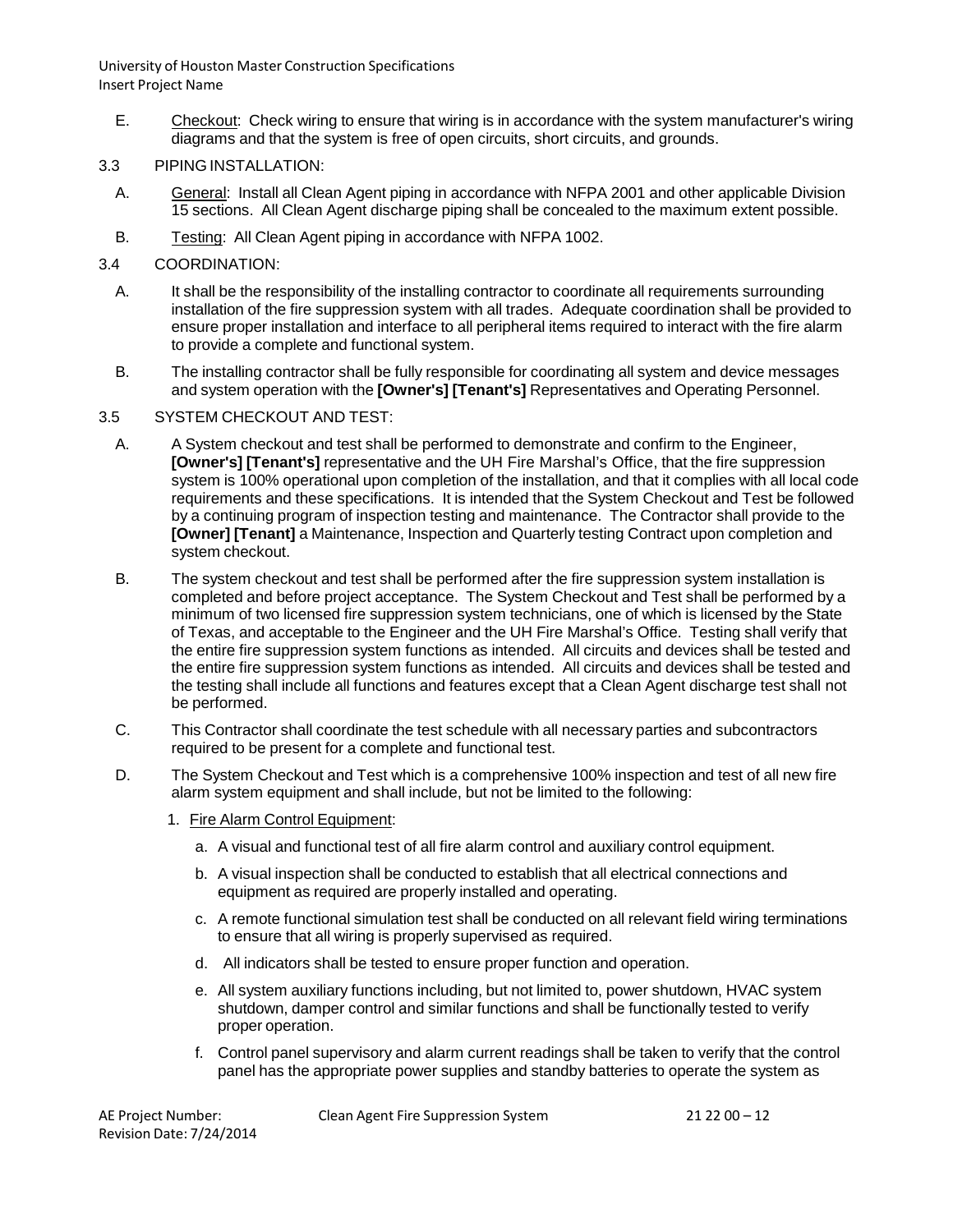> required. A 3 minute general alarm stress test both under ac power and standby power shall be conducted to further ensure complete operation of the system.

- 2. Annunciators: All annunciators shall be tested to ensure that each point activates properly and labeling correctly defines the device in alarm.
- 3. Fire Alarm Peripheral Devices: All fire alarm peripheral devices shall be functionally tested and the location and testing information recorded for each device.
- 4. Initiating Devices (Manual and Automatic):
	- a. All manual and automatic initiating devices shall be inspected to ensure proper placement and mounting as recommended by the manufacturer and as indicated in these specifications.
	- b. All manual fire alarm stations and all automatic initiating devices (smoke detectors) shall be functionally tested for alarm operation.
	- c. All initiating devices shall be functionally tested for proper wiring supervision. Failure of any tested device on any zone shall require that all devices in that zone shall be tested for supervision.
- 5. Alarm Signaling Devices:
	- a. All visual alarm and discharge indicators shall be functionally tested to ensure proper operation and that they are clearly visible.
	- b. Alarm signaling devices shall be field-checked and tested for proper operation and output.
	- c. Decibel reading shall be taken to ensure that the alarm signal level can be clearly heard in all areas of the facility, if required by the authority having jurisdiction. Additional devices may be required to provide adequate sound penetration (or as required by the local authority having jurisdiction). Contractor shall provide a unit price for such devices should they be required.
	- d. All alarm signaling devices shall be functionally tested for proper wiring supervision.
- 6. Clean Agent Control:
	- a. All Clean Agent discharge and monitoring functions shall be 100% tested, without Clean Agent discharge.
	- b. Functions tested shall include, but not be limited to, automatic discharge, manual discharge, abort, power and equipment shutdown, and storage container pressure.
- 7. Enclosure Integrity Testing:
	- a. Integrity of the room enclosure shall be verified using door-mounted pressurization fans and a smoke pencil in accordance with NFPA 2001.
	- b. All leaks in the enclosure shall be sealed to the maximum extent possible by the General Contractor. Leaks which cannot be sealed shall be compensated for in the Clean Agent quantity.
- 8. Pipe Testing: A "puff" test using compressed air or carbon dioxide shall be performed in accordance with NFPA 2001 to check for continuous and obstruction free piping.
- 9. Reporting:
	- a. Upon completion of the 100% System Checkout and Test, four copies of the final report shall be documented, certified, and sent to the Engineer for distribution to the Owner or authorized Owner's representative indicating that all fire suppression equipment has been tested and is 100% operational.
	- b. The final report shall be generated by the equipment manufacturers headquarters or authorized representative to ensure integrity and uniformity of all testing procedures and